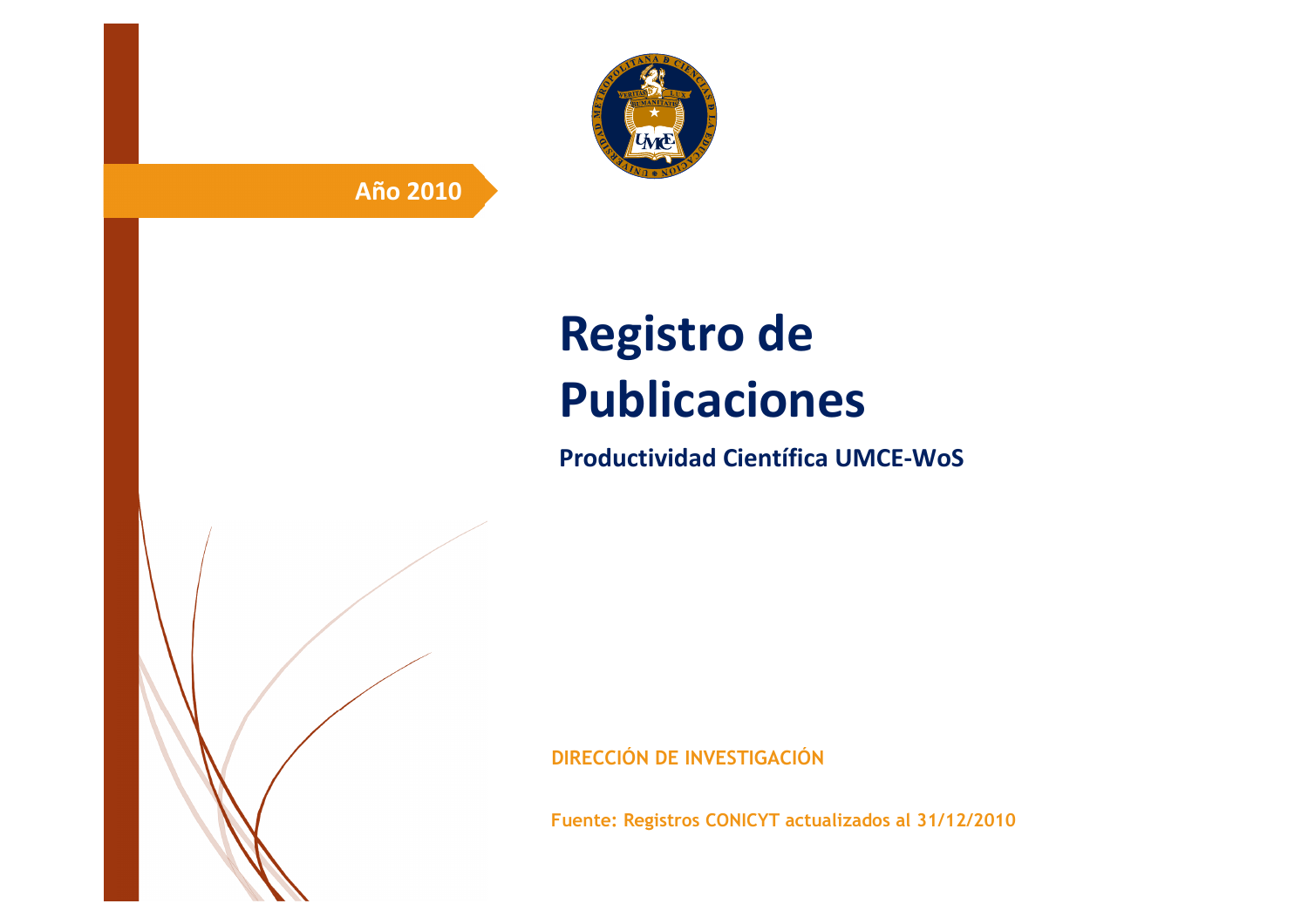



#### **Productividad Científica Universidad Metropolitana de Ciencias de la Educación, año 2010**

(Fuente: Registros CONICYT actualizados al 31/12/2010)

| $\mathsf{N}^\circ$ | <b>AUTOR/ES</b>                                                                                              | <b>DEPARTAMENTO</b> | <b>FACULTAD</b>         | <b>TÍTULO</b>                                                                                                                                                                   | <b>AÑO</b><br><b>PUBLICACIÓN</b> | <b>AÑO</b><br><b>REGISTRO</b><br><b>CONICYT</b> | <b>REFERENCIA</b>                                                          | <b>TIPO</b> |
|--------------------|--------------------------------------------------------------------------------------------------------------|---------------------|-------------------------|---------------------------------------------------------------------------------------------------------------------------------------------------------------------------------|----------------------------------|-------------------------------------------------|----------------------------------------------------------------------------|-------------|
| $\mathbf{1}$       | Barrientos, L., S.<br>Rodriguez-<br>Llamazares, J.<br>Merchani, P. Jara,<br>N. Yutronic and V.<br>Lavayen    | QUÍMICA             | CIENCIAS BÁSICAS        | Unveiling the Structure of<br>Ni/Ni Oxide Nanoparticles<br>System                                                                                                               | 2009                             | 2010                                            | Journal of the<br><b>Chilean Chemical</b><br>Society<br>2009;54(4):391-393 | <b>WoS</b>  |
| $\overline{2}$     | Barriga, G., C. Olea-<br>Azar, E.<br>Norambuena, A.<br>Castro, W. Porcal,<br>A. Gerpe, M.<br>Gonzalez, et al | QUÍMICA             | CIENCIAS BÁSICAS        | New heteroaryl nitrones<br>with spin trap properties:<br>Identification of a 4-<br>furoxanyl derivative with<br>excellent properties to be<br>used in biological systems        | 2010                             | 2010                                            | Bioorganic &<br><b>Medicinal Chemistry</b><br>2010;18(2):795-802           | WoS         |
| 3                  | Beltrami, M., M.C.<br>Medina-Munoz, D.<br>Arce and R. Godoy-<br>Herrera                                      | <b>BIOLOGÍA</b>     | CIENCIAS BÁSICAS        | Drosophila pupation<br>behavior in the wild                                                                                                                                     | 2010                             | 2010                                            | <b>Evolutionary Ecology</b><br>2010;24(2):347-358                          | <b>WoS</b>  |
| 4                  | Caceres, L., M.<br>Escudey, E. Fuentes<br>and M. E. Baez                                                     | QUÍMICA             | <b>CIENCIAS BÁSICAS</b> | Modeling the sorption<br>kinetic of metsulfuron-<br>methyl on Andisols and<br>Ultisols volcanic ash-derived<br>soils: Kinetics parameters<br>and solute transport<br>mechanisms | 2010                             | 2010                                            | Journal of Hazardous<br><b>Materials</b><br>2010;179(1-3):795-<br>803      | WoS         |
| 5                  | Caceres, L., R.<br>Fuentes, M.                                                                               | QUÍMICA             | <b>CIENCIAS BÁSICAS</b> | Metsulfuron-methyl<br>Sorption/Desorption                                                                                                                                       | 2010                             | 2010                                            | Journal of<br>Agricultural and                                             | <b>WoS</b>  |

1 | Productividad Científica WoS 2010 - UMCE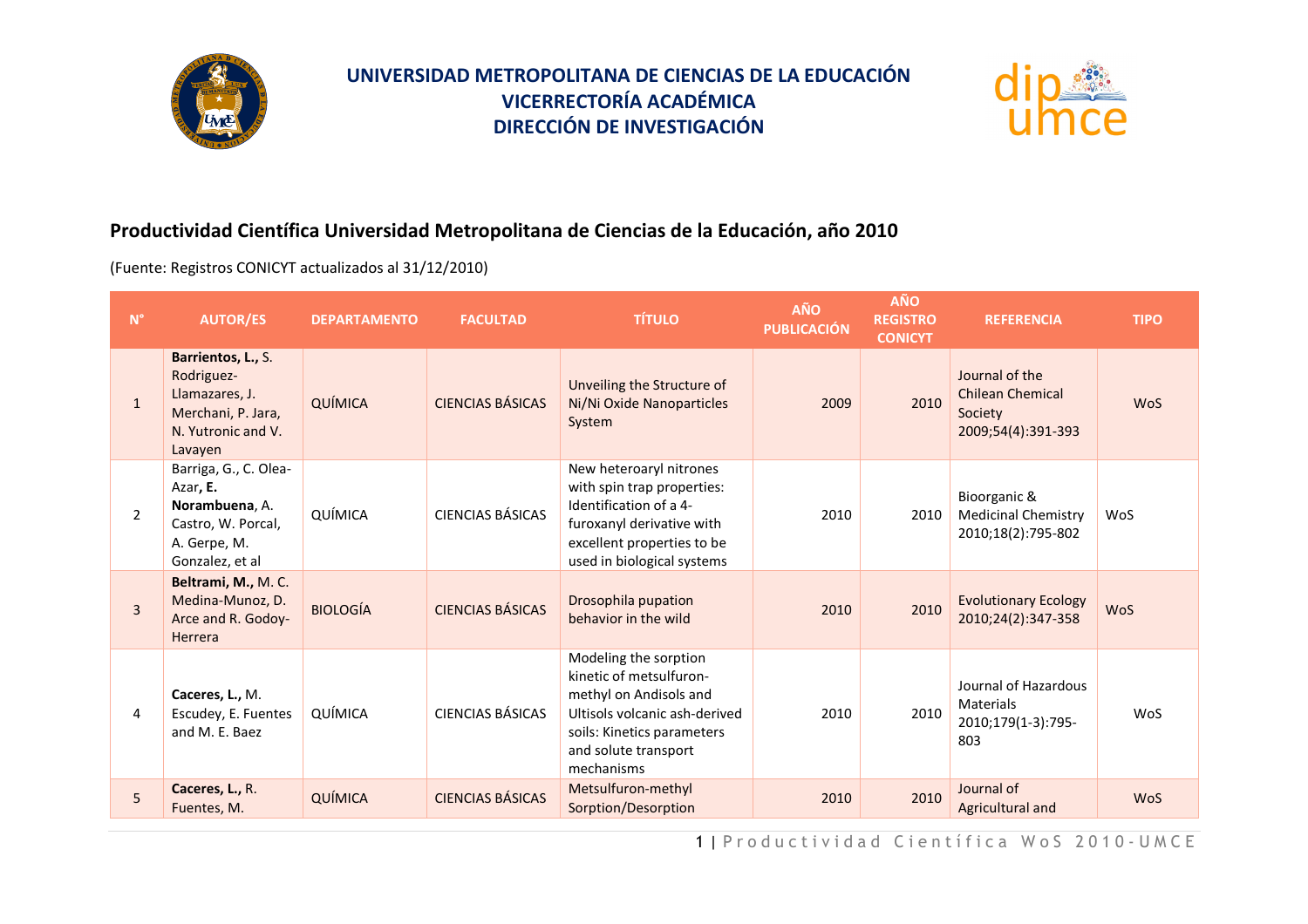



| $\mathsf{N}^\circ$ | <b>AUTOR/ES</b>                                                       | <b>DEPARTAMENTO</b> | <b>FACULTAD</b>         | <b>TÍTULO</b>                                                                                                                                                                                                                                  | AÑO<br><b>PUBLICACIÓN</b> | <b>AÑO</b><br><b>REGISTRO</b><br><b>CONICYT</b> | <b>REFERENCIA</b>                                                                                    | <b>TIPO</b> |
|--------------------|-----------------------------------------------------------------------|---------------------|-------------------------|------------------------------------------------------------------------------------------------------------------------------------------------------------------------------------------------------------------------------------------------|---------------------------|-------------------------------------------------|------------------------------------------------------------------------------------------------------|-------------|
|                    | Escudey, E. Fuentes<br>and M. E. Baez                                 |                     |                         | Behavior on Volcanic Ash-<br>Derived Soils. Effect of<br>Phosphate and pH                                                                                                                                                                      |                           |                                                 | <b>Food Chemistry</b><br>2010;58(11):6864-<br>6869                                                   |             |
| 6                  | Castro-Castillo, V.,<br>M. Rebolledo-<br>Fuentes and B. K.<br>Cassels | QUÍMICA             | <b>CIENCIAS BÁSICAS</b> | Synthesis of a-Ring-<br>Substituted 5,6,8,12b-<br>Tetrahydroisoindolo 1,2-a<br>Isoquinolin-8-Ones                                                                                                                                              | 2009                      | 2010                                            | Journal of the<br><b>Chilean Chemical</b><br>Society<br>2009;54(4):417-423                           | WoS         |
| $\overline{7}$     | Chiu, K. S. and M.<br>Pinto                                           | <b>MATEMÁTICA</b>   | <b>CIENCIAS BÁSICAS</b> | Periodic solutions of<br>differential equations with a<br>general piecewise constant<br>argument and applications.                                                                                                                             | 2010                      | 2010                                            | Electronic Journal of<br>Qualitative Theory of<br><b>Differential</b><br>Equations<br>2010(46):1-19. | <b>WoS</b>  |
| 8                  | Daniel, F. L                                                          | ENTOMOLOGÍA         | <b>CIENCIAS BÁSICAS</b> | Omissions in the synthetic<br>theory of evolution                                                                                                                                                                                              | 2010                      | 2010                                            | <b>Biological Research</b><br>2010;43(3):299-306                                                     | WoS         |
| 9                  | Flores-Prado, L., S.<br>V. Flores and B. F.<br>McAllister             | <b>ENTOMOLOGÍA</b>  | <b>CIENCIAS BÁSICAS</b> | Phylogenetic relationships<br>among tribes in Xylocopinae<br>(Apidae) and implications on<br>nest structure evolution.                                                                                                                         | 2010                      | 2010                                            | Molecular<br>Phylogenetics and<br>Evolution<br>2010;57(1):237-244                                    | <b>WoS</b>  |
| 10                 | Frias-Lasserre, D                                                     | ENTOMOLOGÍA         | CIENCIAS BÁSICAS        | A New Species and<br>Karyotype Variation in the<br>Bordering Distribution of<br>Mepraia spinolai (Porter)<br>and Mepraia gajardoi Frias<br>et al (Hemiptera:<br>Reduviidae: Triatominae) in<br>Chile and its Parapatric<br>Model of Speciation | 2010                      | 2010                                            | Neotropical<br>Entomology<br>2010;39(4):572-583.                                                     | WoS         |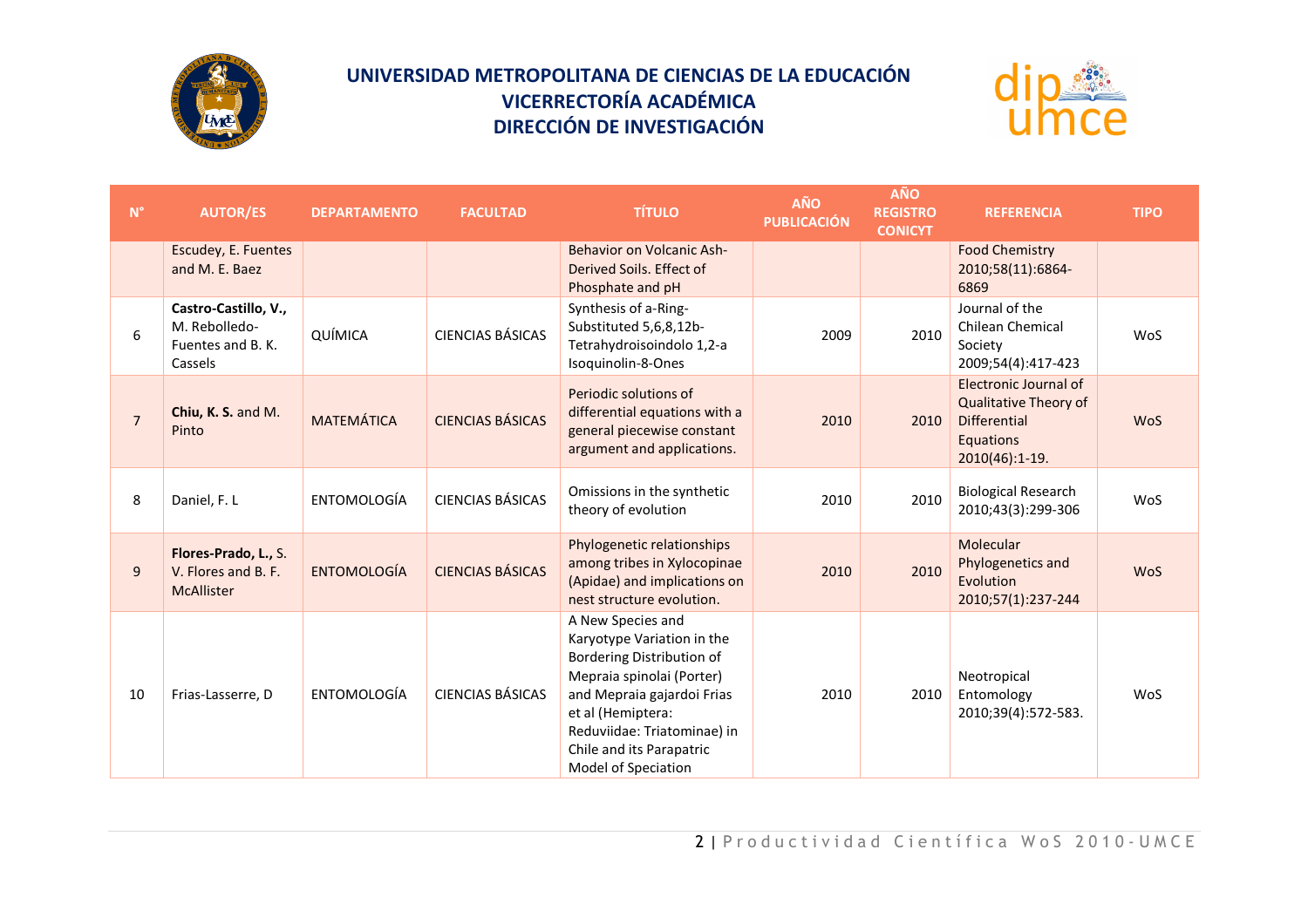



| $\mathsf{N}^\circ$ | <b>AUTOR/ES</b>                                                                                                    | <b>DEPARTAMENTO</b> | <b>FACULTAD</b>         | <b>TÍTULO</b>                                                                                                                      | AÑO<br><b>PUBLICACIÓN</b> | <b>AÑO</b><br><b>REGISTRO</b><br><b>CONICYT</b> | <b>REFERENCIA</b>                                                                     | <b>TIPO</b> |
|--------------------|--------------------------------------------------------------------------------------------------------------------|---------------------|-------------------------|------------------------------------------------------------------------------------------------------------------------------------|---------------------------|-------------------------------------------------|---------------------------------------------------------------------------------------|-------------|
| 11                 | Gonzalez, C. R. and<br>M. A. M. Sallum                                                                             | <b>ENTOMOLOGÍA</b>  | <b>CIENCIAS BÁSICAS</b> | Anopheles (Nyssorhynchus)<br>atacamensis (Diptera:<br>Culicidae), a new species<br>from northern Chile.                            | 2010                      | 2010                                            | <b>Memorias Do</b><br>Instituto Oswaldo<br>Cruz 2010;105(1):13-<br>24.                | <b>WoS</b>  |
| 12                 | Pagano, M., B.<br>Demoro, J. Toloza,<br>L. Boiani, M.<br>Gonzalez, H.<br>Cerecetto, C. Olea-<br>Azar, et al.       | QUÍMICA             | <b>CIENCIAS BÁSICAS</b> | Effect of ruthenium<br>complexation on<br>trypanocidal activity of 5-<br>nitrofuryl containing<br>thiosemicarbazones               | 2009                      | 2010                                            | European Journal of<br><b>Medicinal Chemistry</b><br>2009;44(12):4937-<br>4943.       | WoS         |
| 13                 | Rivinius, T., T.<br>Szeifert, L. Barrera,<br>R. H. D. Townsend,<br>S. Stefl and D.<br><b>Baade</b>                 | FÍSICA              | <b>CIENCIAS BÁSICAS</b> | Magnetic field detection in<br>the B2 Vn star HR 7355 star                                                                         | 2010                      | 2010                                            | Monthly Notices of<br>the Royal<br><b>Astronomical Society</b><br>2010;405(1):L46-L50 | <b>WoS</b>  |
| 14                 | Rodriguez-Becerra,<br>J., C. Olea-Azar, G.<br>Zapata-Torres, F.<br>Mendizabal, M.<br>Gonzales and H.<br>Cerecetto. | QUÍMICA             | <b>CIENCIAS BÁSICAS</b> | Theoretical EPR study of<br>Nitroindazoles: 3-Alkoxy, 3-<br>Hydroxy and 3-Oxo<br>Derivatives                                       | 2010                      | 2010                                            | Journal of the<br><b>Brazilian Chemical</b><br>Society<br>2010;21(10):1937-<br>1944   | WoS         |
| 15                 | Sabaj, V., M.<br>Galindo, D. Silva, L.<br>Sandoval and J. C.<br>Rodriguez                                          | QUÍMICA             | <b>CIENCIAS BÁSICAS</b> | <b>Analysis of Toxoplasma</b><br>gondii surface antigen 2<br>gene (SAG2). Relevance of<br>genotype I in clinical<br>toxoplasmosis. | 2010                      | 2010                                            | <b>Molecular Biology</b><br>Reports<br>2010;37(6):2927-<br>2933                       | <b>WoS</b>  |
| 16                 | Silva, N., S. Moris,<br>B. Herrera, M. Diaz,<br>M. Kogan, L.<br>Barrientos, N.<br>Yutronic, et al                  | QUÍMICA             | <b>CIENCIAS BÁSICAS</b> | Formation of Copper<br>Nanoparticles Supported<br>onto Inclusion Compounds<br>of alpha-cyclodextrin: A                             | 2010                      | 2010                                            | <b>Molecular Crystals</b><br>and Liquid Crystals<br>2010;521:246-252                  | WoS         |

3 | Productividad Científica WoS 2010-UMCE